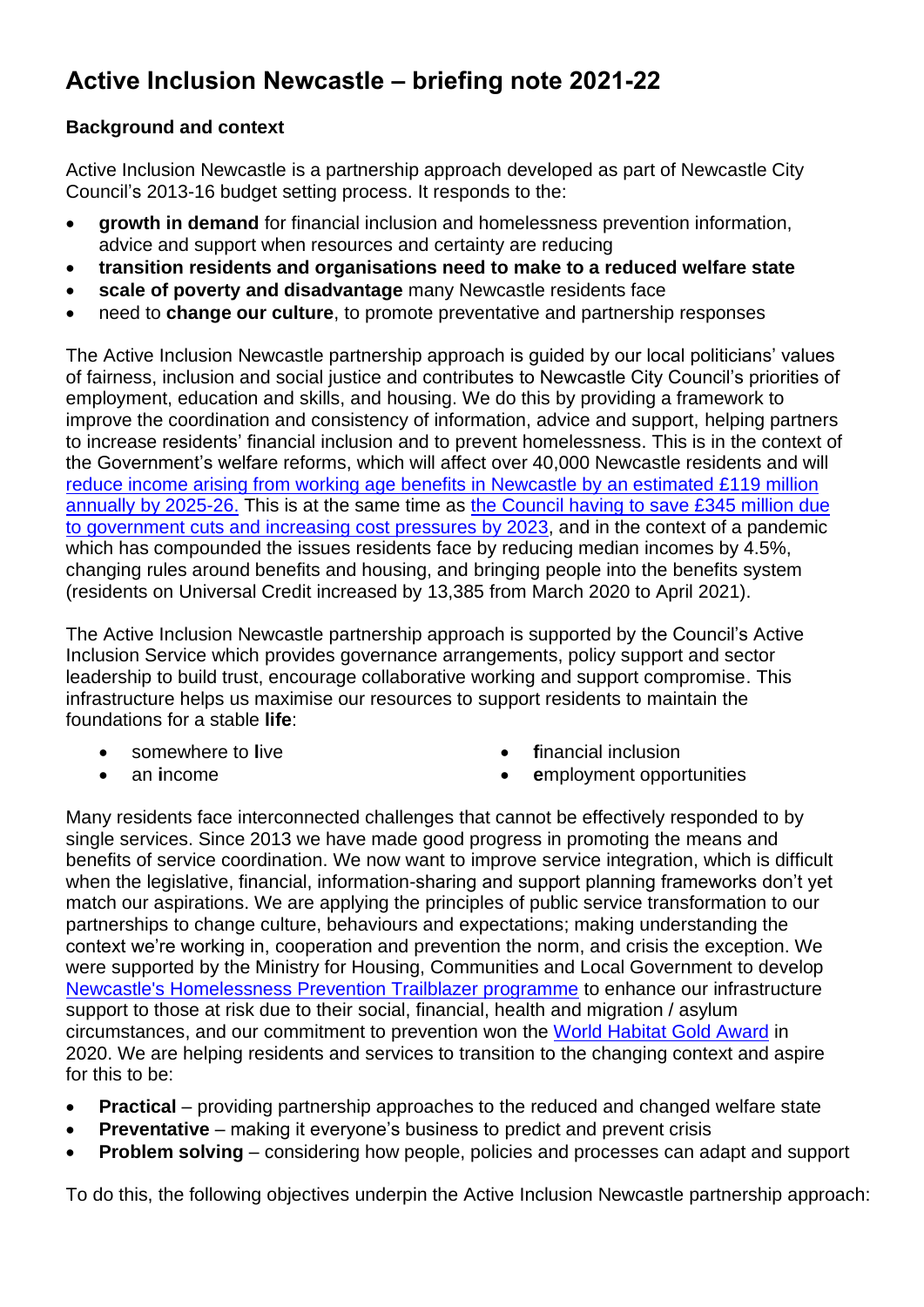- **Understand the local impact** based on our context and the life courses, pathways and risk triggers that affect Newcastle residents
- **Segment need**  to provide proportionate, personally relevant and cost-effective responses
- **Align budget processes to support the most vulnerable to prevent crisis** during 2020-21 we and partners advised 31,466 people on welfare benefits, debt and housing
- **Develop citywide consensus and partnership responses** 142 services and organisations participate in our [Financial Inclusion Group](http://www.newcastle.gov.uk/FIG) and [Homelessness Prevention](http://www.newcastle.gov.uk/HPF)  [Forum.](http://www.newcastle.gov.uk/HPF) Routinely monitoring and reviewing with partners helps us to understand and show how we use our limited resources to make a positive difference to improve residents' lives and to identify opportunities for improvement and innovation
- **Provide infrastructure support** information, training and workforce development to help partners who are not specialists in financial inclusion and homelessness prevention to identify risk and act to prevent crisis, rather than just to refer to crisis services
- **Provide [partnerships](https://www.newcastle.gov.uk/sites/default/files/Housing%20and%20homelessness/Professionals%20page/Active%20Inclusion%20Newcastle%20partnership%20arrangements%20Dec%202019.pdf) and [protocols](https://www.newcastle.gov.uk/services/housing/housing-advice-and-homelessness/information-professionals-homelessness-prevention)** agreed ways of working that give consistent governance and practice to increase financial inclusion and prevent homelessness
- **Provide universal information to prevent residents becoming more vulnerable** including web information visited 125,346 times. Other examples of this information are available online [here](https://www.newcastle.gov.uk/services/benefits/welfare-rights-and-money-advice/information-professionals-and-volunteers-0)
- **Adapt core council directly delivered and commissioned specialist support, care and therapeutic services for residents who are known to be vulnerable** – to enable them to identify and prevent the risk of financial exclusion and homelessness
- **Target support to shield the most vulnerable and to prevent crisis** from our specialist financial inclusion, homelessness prevention and employment advice and support services. This is supported by the [Newcastle Gateway](https://www.newcastle.gov.uk/services/housing/housing-advice-and-homelessness/information-professionals/newcastle-gateway) web-based system which helps to match 23,589 residents with 76 services by 484 staff users
- **Catch residents who are 'not known' to be at risk through open access information and advice services** – learning how we can identify risk and prevent crisis earlier
- **Carry out systematic exception reporting** to support collective reviews of why we haven't prevented financial exclusion or homelessness, e.g. because of performance, policy, provision or commissioning issues, and problem solving to avoid repeat cases
- **Consider the balance of individual, systemic and structural causes of exclusion**

We aim to create a strong system which supports strong services. This includes the following:

# **Primary prevention activities – 'adapting' core services for vulnerable residents**

We provide support to multi-agency staff and volunteers who work with disadvantaged residents but who are not specialists in housing, welfare benefits, debt or employment. This includes providing resources to help identifying, talking to and responding to residents about these issues to become routine. The following information shows the support provided in 2020-21 for staff and volunteers who are not specialists in financial inclusion and homelessness prevention:

- **Communications and information** 3,638 people receive our information updates
- **Website** 125,346 visitors to our webpages for [welfare rights,](http://www.newcastle.gov.uk/benefits-and-council-tax/welfare-rights-and-money-advice) [debt](http://www.newcastle.gov.uk/benefits-and-council-tax/welfare-rights-and-money-advice/debt-and-money-advice) and [homelessness](http://www.newcastle.gov.uk/housing/housing-advice-and-homelessness)
- **Trigger point conversations** [information](http://www.newcastle.gov.uk/benefits-and-council-tax/welfare-rights-and-money-advice/information-professionals-and-volunteers#triggerpoint) to support councillors, multi-agency staff and volunteers to talk to residents about money, housing and employment issues
- **Spectrum of advice** 279 people participated in online training
- **Welfare rights and debt consultancy advice**  for 743 staff and volunteers
- **Partnerships and governance**  142 services and organisations participated in the work of our Financial Inclusion Group and Homelessness Prevention Forum
- **Quarterly forums and published reviews**  led by the Council's Portfolio Holders to create consensus about the impact of the cuts and the effectiveness of our responses for [financial inclusion](http://www.newcastle.gov.uk/benefits-and-council-tax/welfare-rights-and-money-advice/information-professionals-and-volunteers/financial-inclusion-group) and [homelessness prevention](http://www.newcastle.gov.uk/housing/housing-advice-and-homelessness/information-for-professionals/active-inclusion-forum)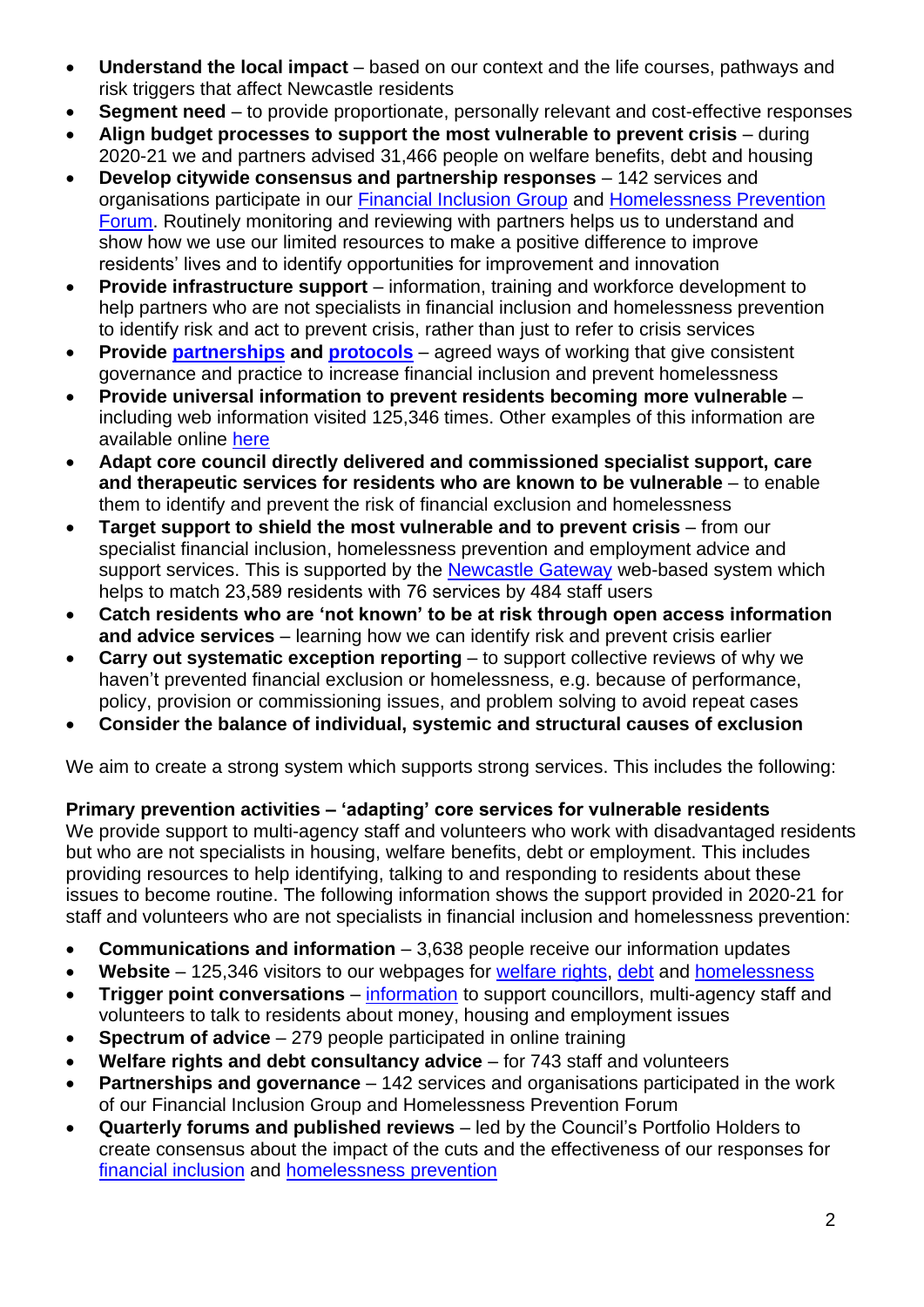# **Secondary prevention activities – 'targeting' specialist advice and support**

At the core of our partnership are our specialist information, advice and accommodation services. In 2020-21 these services provided advice to 31,466 people and allocated accommodation and support for 900 households, supporting other services when they need more specialist help. The following data for 2020-21 demonstrates their scale and value:

- **Homelessness and housing**  4,110 cases of homelessness prevented, no use of bed and breakfast accommodation to meet our statutory homelessness duties since 2006, and 0 evictions from Your Homes Newcastle (YHN)'s 27,000 tenancies. Our challenge is to maintain these low figures post-pandemic
- **Welfare rights** 20,351 residents supported to secure £25,611,181 of annualised benefit gains. On average, the Council's advisors each secure over £1 million for residents
- **Debt** 2,773 residents given advice to provide relief from debt
- **Supporting Independence Scheme** 597 households awarded resettlement support
- **Employment support** 379 vulnerable residents supported into employment
- **Affordable credit**  9,334 Moneywise Credit Union members
- **Support for refugees and asylum seekers**  391 households given advice and support

We monitor and review the use of these services to identify how we can improve our primary prevention activities and to inform commissioning.

#### **Crisis activities – 'catching' residents whose crisis we fail to prevent**

These services support residents facing homelessness and destitution when crises haven't been prevented. This is demonstrated by the following data for 2020-21:

- **Emergency accommodation** 542 households placed into our temporary accommodation to meet statutory duties and to mitigate crisis
- **Crisis Support Scheme**  1,359 households provided with emergency food, gas, electricity, clothing or travel support
- **People sleeping rough** outreach support for 126 people who were found sleeping rough

We use exception reporting and feedback loops to learn from crises to better target our primary and secondary prevention activities, so that we change practice and improve systems.

## **Examples of the positive difference our partnership approach has made**

**Responses to the coronavirus (COVID-19) pandemic** – The pandemic created a rapid and significant shift in working patterns, welfare benefit entitlement and eligibility for housing. In addition, advice services had to move rapidly away from providing face to face advice. To help residents and professionals navigate these changes, we set up website pages on coronavirus [and benefits,](https://www.newcastle.gov.uk/services/welfare-benefits/welfare-rights-and-money-advice/coronavirus-and-benefits-what-changes) highlighted local service provision in our weekly emails and [online directory,](http://www.informationnow.org.uk/) and provided 82 briefings for benefits advisors on the changes. Under the 'Everyone In directive, we accommodated 46 households with no recourse to public funds who might otherwise have been street homeless, instances of rough sleeping reduced by 90% from March to July 2020, and we established rapid rehousing pathways through an Emergency Housing Panel.

**Building a framework to respond to food poverty** – Tackling food poverty was incorporated into our financial inclusion aims in 2019. Since then, we have set up a Food Poverty Network to coordinate this work. This includes mapping [free, low cost and emergency food provision](https://www.informationnow.org.uk/article/food-banks-in-newcastle/)  [available in Newcastle;](https://www.informationnow.org.uk/article/food-banks-in-newcastle/) securing funding to tackle holiday hunger in [summer 2019](https://network.streetgames.org/resources/newcastles-best-summer-ever-end-programme-report) and summer 2020; and participating in the Food Support Group with emergency food providers, voluntary and community sector organisations and City Lifeline to support residents during the pandemic. The Food Poverty Network continues to develop opportunities to collaborate, e.g.